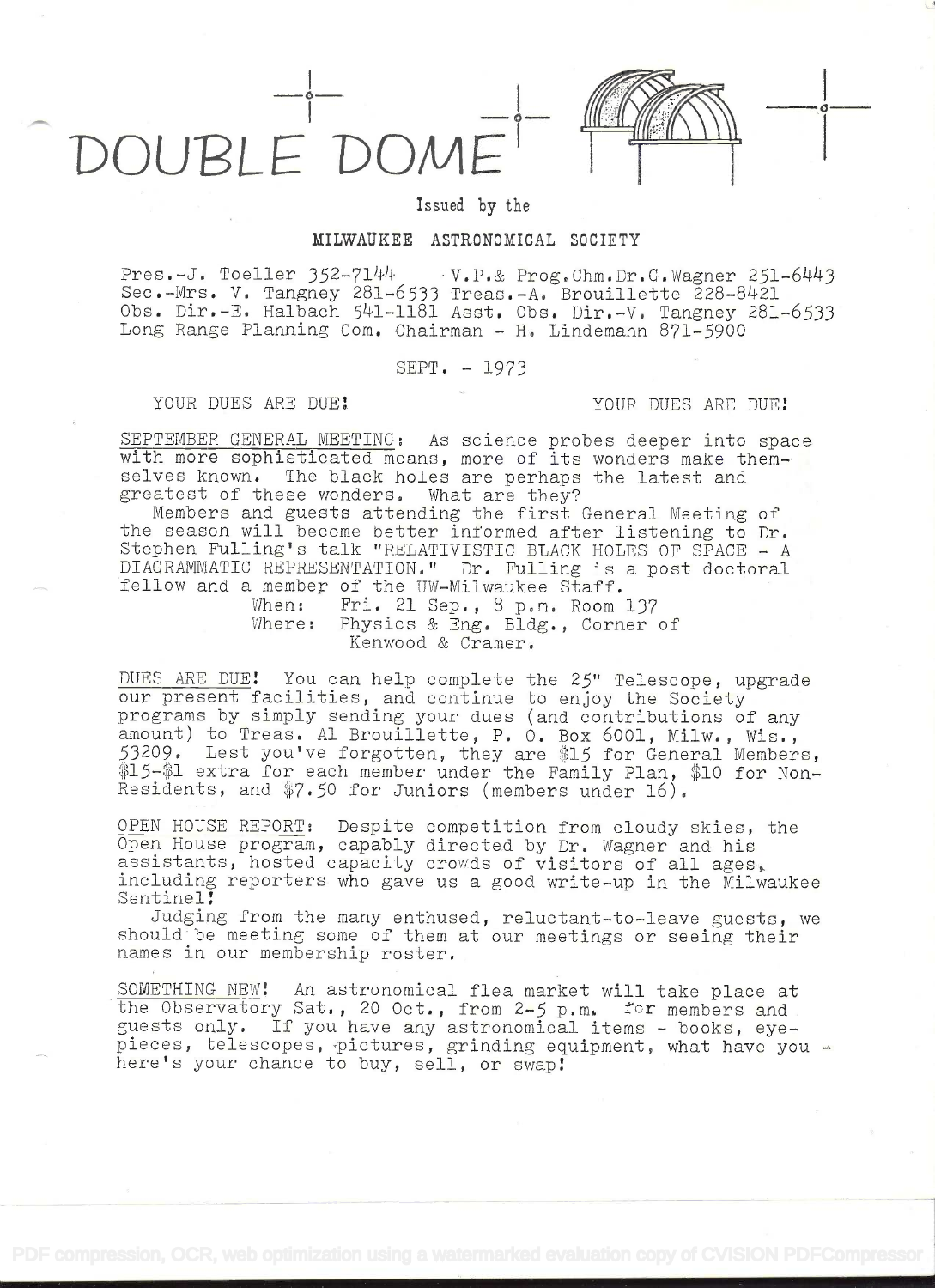NEW MEMBERS: We'll begin the new year by welcoming and listing<br>the interests of

MR. CHARLES HARRIS,  $1805$  S 63 St, West Allis  $53214$  327-0081. Photography, solar prominences, and optics.

MR. & MRS. FREDERICK KAZMIERSKI, 131 E Fairmount Av, Milw. 53217 962-9639. Messier objects and membership in the MAS. MR. LAURENCE PUTCHINSKI, 12817 Needham Dr., New Berlin, Wis. 53151. General astronomy, cosmology, solar phenomena, photography, and scoutleading.

HELP WANTED! The Society needs a volunteer experienced in public<br>relations work to spearhead a fund drive for the 25"! Please<br>call Harvey Lindemann at 871-5900.

PHOTO EXHIBIT PLEA: The Judges are somewhat disappointed with the response to the Photo Exhibit, so they've extended the deadline to Fri., 26 Oct. Lots of pictures are needed and fine prizes will be awarded for the best!

MESSIER CLUB CLOSES: Owing to lack of attendance and interest, Mr. Al Brouillette has cancelled this activity. Messier object search could be done as a Junior Night project.

## WANT ADS:

FOR SALE:  $4\frac{1}{4}$ " Refl. (Edmund Cat. #85,105) 6x fnd, pedestal equit. mnt., 1" F.L. eyepc., (no Barlow or  $\frac{1}{2}$ " F.L. eyepc.-sold with 6" below) \$60 or best offer, and<br>6" Refl. (Edmund Co. matl. & optics). Cardboa

wrapping and covers, heavy duty wooden tripod, equit. mnt.,<br>Jaeger clock dr., 6x fnd. w/x-hairs, 4mm & 25mm ortho, 12mm<br>Kellner, Barlow, zoom eyepcs., 35mm camera body for astro-photo.,<br>w/sun screen & camera holder. Worth David Johnson, 317 S. Washington Av., Cedarburg, Wis., 53012<br>377-0757.<br>FOR SALE: Unitron 4" photo. equit. (Mod.155) Refractor, Clock

Dr., Unihex rotary eyepc. selector, astro-camera mod. 220, 2.4" photo guidescope, and acces., all stored in St. Paul, Minn. \$400.<br>Nathan Budish, 17927 Brittany Dr. SW, Seattle, Wash. 98166.<br>FOR SALE: 4" Refractor made from Edmund optics. 6 eyepcs.

FOR SALE: 4" Refractor made from Edmund optics. 6 eyepcs.<br>Bill Steinberg 332-5097

FOR SALE: 10" Refl., home made, 1/4 wave, 8x50mm rt. ang. fnd.,<br>FOR SALE: 10" Refl., home made, 1/4 wave, 8x50mm rt. ang. fnd.,<br>alum. tripod, cave type, w/heavy duty 3" tubing legs, on casters. alum. tripod, cave type, w/heavy duty 3" tubing legs, on casters.<br>6 to 25mm, zoom eyepcs., 10" circles, clock dr., electronic power supply, camera adapter, \$450. Jay Nichols, 1624 S. Green<br>Ridge Terrace, New Berlin 786-6817.

FOR SALE:  $12\frac{1}{2}$ " Pyrex para. mirror alum. with cell - \$150.00.<br> $9\frac{1}{2}$ " Pyrex para. mirror aluminized - \$75.00.<br> $12\frac{1}{2}$ " Pyrex blank suitable for mirror or tool - \$20.00.

10" pyrex blank suitable for tool only  $-1$ " thick - \$8.00. 8" pyrex blank suitable for mirror & 2 8" glass blanks suitable as tools  $$15.00$ .<br>6" pyrex blank & 2 - 4" pyrex blanks -  $$10.00$ .

Misc. assortment of pitch, grinding and polishing compounds -  $25.00$ .

i

/

Heavy flint glass obj. prism,  $14^{\circ}$  angle, 5" by  $4\frac{1}{2}$ " - \$30.00.